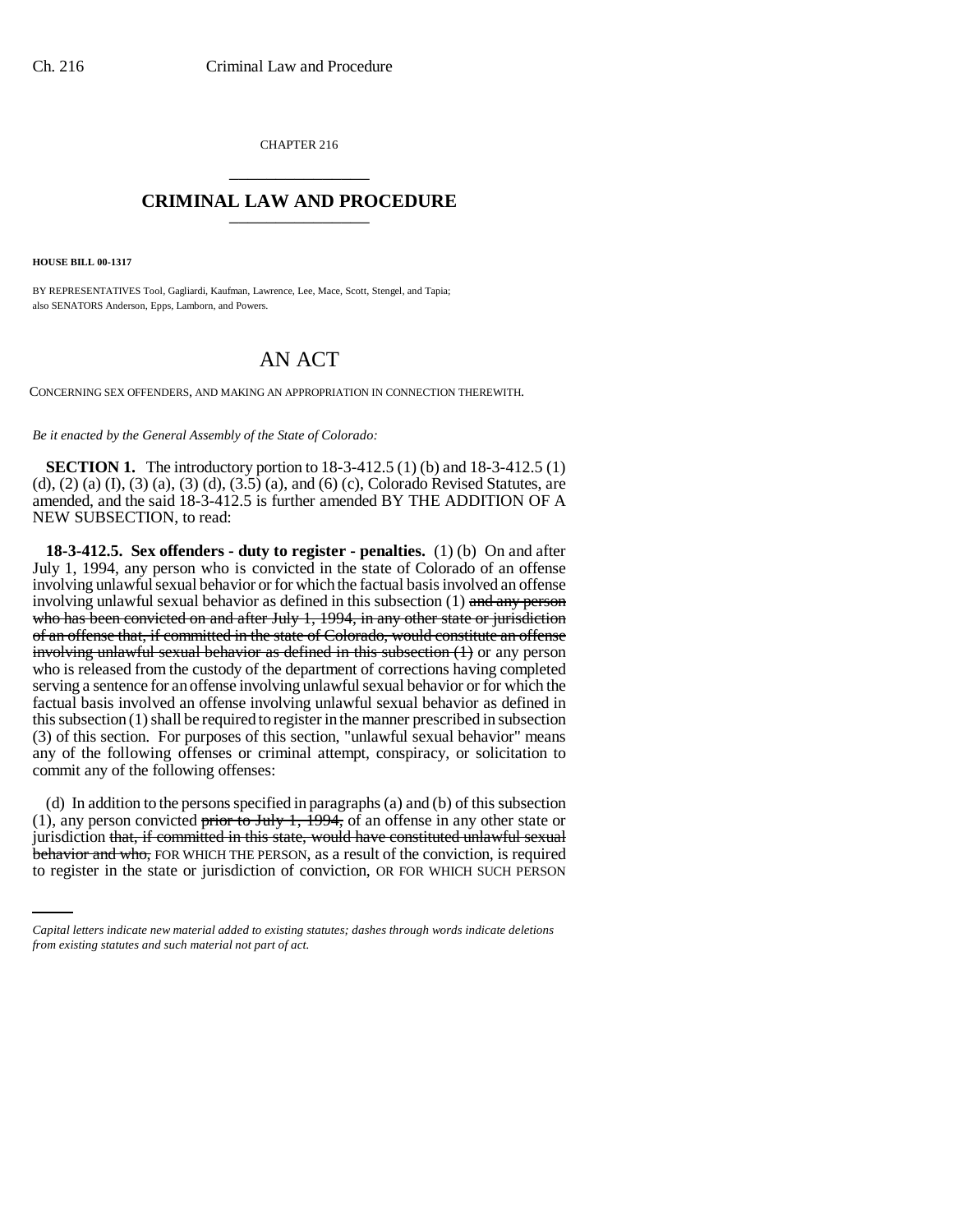WOULD BE REQUIRED TO REGISTER IF CONVICTED IN COLORADO, shall be required to register in the manner specified in subsection (3) of this section so long as such person is a temporary or permanent resident of Colorado. Such person may petition the court for an order that discontinues the requirement for registration in this state at the times specified in subsection (7) of this section for offense classifications that are comparable to the classification of the offense for which the sex offender was convicted in the other state or jurisdiction.

(2) (a) (I) Probation and parole officers, appropriate county jail personnel, and appropriate personnel with the department of corrections and the department of human services shall require any offender described in subsection (1) of this section who is under their jurisdiction to sign a notice that informs the offender of the duty to register with local law enforcement agencies in accordance with this section. IN ADDITION, THE NOTICE SHALL INFORM THE OFFENDER THAT HE OR SHE HAS A DUTY TO REGISTER WITH LOCAL LAW ENFORCEMENT AGENCIES IN ANY STATE OR OTHER JURISDICTION TO WHICH THE OFFENDER MAY MOVE AND THAT THE LOCAL LAW ENFORCEMENT AGENCY OF THE JURISDICTION IN WHICH THE OFFENDER RESIDES IN THIS STATE SHALL NOTIFY THE AGENCY RESPONSIBLE FOR REGISTRATION IN THE NEW STATE AS PROVIDED IN PARAGRAPH (d) OF SUBSECTION (3) OF THIS SECTION.

 $(3)$  (a) (I) Each person who is required to register pursuant to subsection (1) of this section, within seven calendar FIVE BUSINESS days of becoming a temporary or permanent resident of any city, town, county, or city and county in the state of Colorado, and annually thereafter on the person's birth date or the first business day after the person's birth date so long as the person resides in the city, town, county, or city and county, shall register DURING BUSINESS HOURS with the local law enforcement agency in the place of such person's temporary or permanent residence by completing a registration form provided to such person by the local law enforcement agency. Such registration form shall contain such information regarding such person as shall be required by the local law enforcement agency pursuant to subsection (5) of this section.

(II) NOTWITHSTANDING THE TIME PERIOD FOR REGISTRATION SPECIFIED IN SUBPARAGRAPH (I) OF THIS PARAGRAPH (a), ANY PERSON WHO IS DISCHARGED FROM THE DEPARTMENT OF CORRECTIONS WITHOUT SUPERVISION SHALL REGISTER AS PROVIDED IN SUBPARAGRAPH (I) OF THIS PARAGRAPH (a) NO LATER THAN THE NEXT BUSINESS DAY FOLLOWING DISCHARGE.

(d) (I) Upon moving to a new jurisdiction within this state or to another state, any person who is required to register pursuant to subsection (1) of this section shall notify the local law enforcement agency of the jurisdiction from which the person moved by completing a written form of change of residency, available from the local law enforcement agency. At a minimum, the change of residency form shall indicate the person's previous residential address and the person's new residential address. The person shall file the change of residency form within seven days FIVE BUSINESS DAYS after moving to a new jurisdiction. If the person moves to another state, the local law enforcement agency of the jurisdiction in this state from which the person moved shall promptly notify the agency responsible for registration in the new state.

(II) IF A PERSON FAILS TO SUBMIT THE WRITTEN FORM OF CHANGE OF RESIDENCY AS REQUIRED IN SUBPARAGRAPH (I) OF THIS PARAGRAPH (d) AND THE PERSON, PRIOR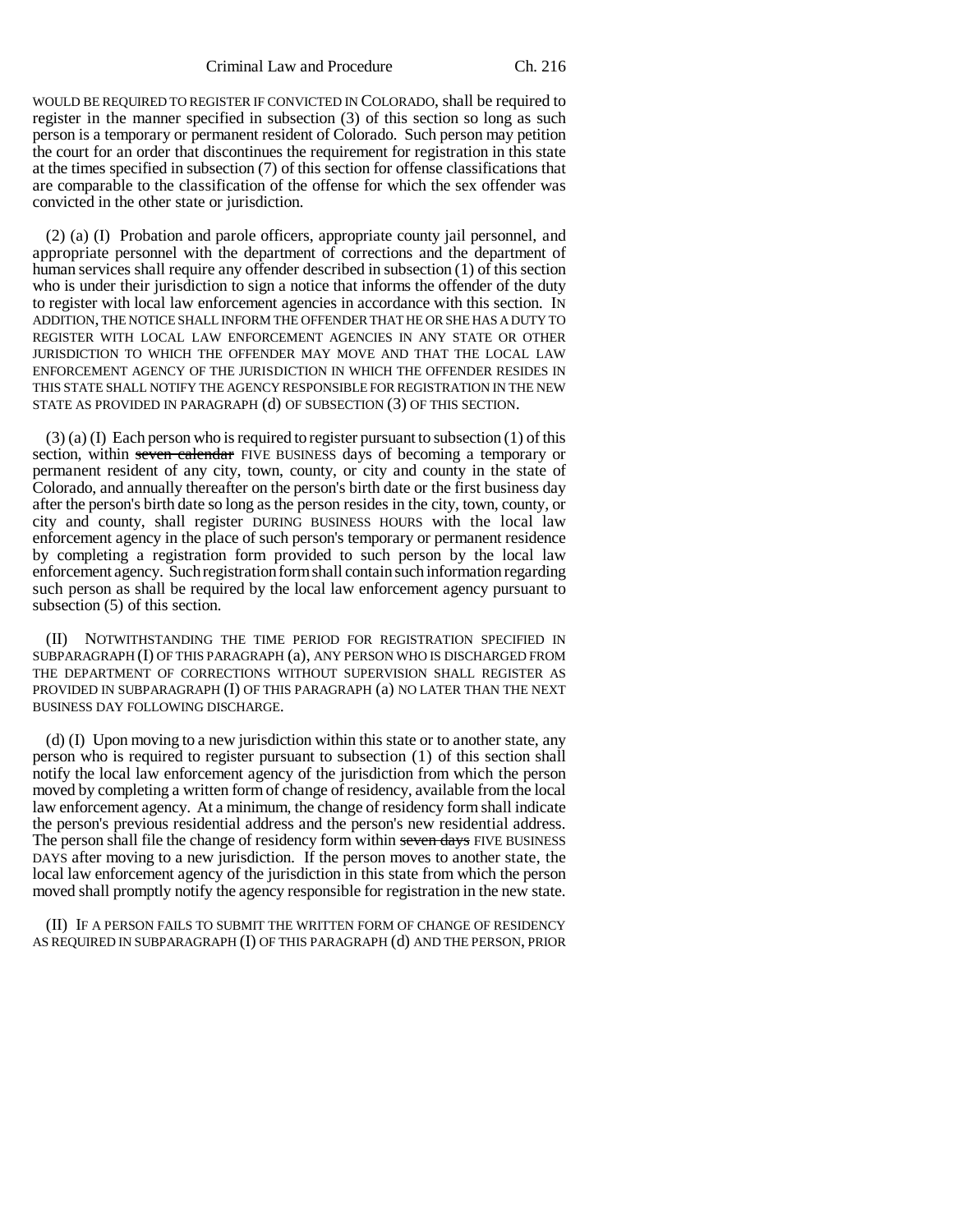TO MOVING, RESIDED IN A GROUP FACILITY, OR, IF THE PERSON IS A JUVENILE, RESIDED WITH HIS OR HER PARENT OR LEGAL GUARDIAN, OFFICIALS AT SUCH FACILITY OR THE PARENT OR LEGAL GUARDIAN MAY PROVIDE INFORMATION CONCERNING THE PERSON'S CHANGE OF RESIDENCY TO THE LOCAL LAW ENFORCEMENT AGENCY OF THE JURISDICTION FROM WHICH THE PERSON MOVED. ANY LAW ENFORCEMENT AGENCY THAT RECEIVES SUCH NOTIFICATION SHALL REFLECT IN ITS RECORDS THAT THE OFFENDER NO LONGER RESIDES AT SAID GROUP FACILITY OR THE PARENT'S OR LEGAL GUARDIAN'S RESIDENCE.

(3.5) (a) EACH PERSON WHO IS SENTENCED AS A SEXUALLY VIOLENT PREDATOR PURSUANT TO SECTION 18-3-414.5 HAS A DUTY FOR THE REMAINDER OF HIS OR HER NATURAL LIFE TO REGISTER WITH THE LOCAL LAW ENFORCEMENT AGENCY OF THE JURISDICTION IN WHICH HE OR SHE RESIDES. Within seven calendar FIVE BUSINESS days after becoming a temporary or permanent resident of any city, town, county, or city and county in the state of Colorado, and quarterly thereafter so long as the person resides in the city, town, county, or city and county, each person who is sentenced as a sexually violent predator pursuant to section 18-3-414.5, shall register DURING BUSINESS HOURS with the local law enforcement agency in the place of such person's temporary or permanent residence by completing a registration form provided to such person by the local law enforcement agency. The registration form shall contain such information regarding the person as shall be required by the local law enforcement agency pursuant to subsection (5) of this section.

(3.7) (a) FOR PURPOSES OF THIS SECTION, PERSONS DEEMED TO BE TEMPORARY RESIDENTS OF THE STATE SHALL INCLUDE:

(I) ANY PERSON WHO IS EMPLOYED IN THIS STATE ON A FULL-TIME OR PART-TIME BASIS, WITH OR WITHOUT COMPENSATION, FOR MORE THAN FOURTEEN CONSECUTIVE BUSINESS DAYS OR FOR AN AGGREGATE PERIOD OF MORE THAN THIRTY DAYS IN ANY CALENDAR YEAR; AND

(II) ANY PERSON WHO IS ENROLLED IN ANY TYPE OF EDUCATIONAL INSTITUTION IN THIS STATE ON A FULL-TIME OR PART-TIME BASIS.

(b) DURING THE INITIAL REGISTRATION PROCESS FOR A TEMPORARY RESIDENT, THE LOCAL LAW ENFORCEMENT AGENCY WITH WHICH THE TEMPORARY RESIDENT IS REGISTERING SHALL INFORM THE TEMPORARY RESIDENT THAT HE OR SHE IS REQUIRED TO REGISTER IN ANY STATE IN WHICH HE OR SHE IS A TEMPORARY RESIDENT.

 $(6)$  (c) (I) The Colorado criminal justice information system, established in article 20.5 of title 16, C.R.S., shall develop an interactive data base system for the purpose of querying and entering sex offender's registration status, known names, known addresses, and modus operandi. The system shall be accessible through the Colorado crime information center to law enforcement agencies, the department of corrections, the judicial department, and each district attorney's office. THE COLORADO BUREAU OF INVESTIGATION SHALL DEVELOP OR ADOPT ONE OR MORE INTERACTIVE DATA BASE SYSTEMS TO PROVIDE, AT A MINIMUM, THE FOLLOWING INFORMATION TO ALL CRIMINAL JUSTICE AGENCIES:

(A) IDENTIFICATION OF A PERSON'S REGISTRATION STATUS;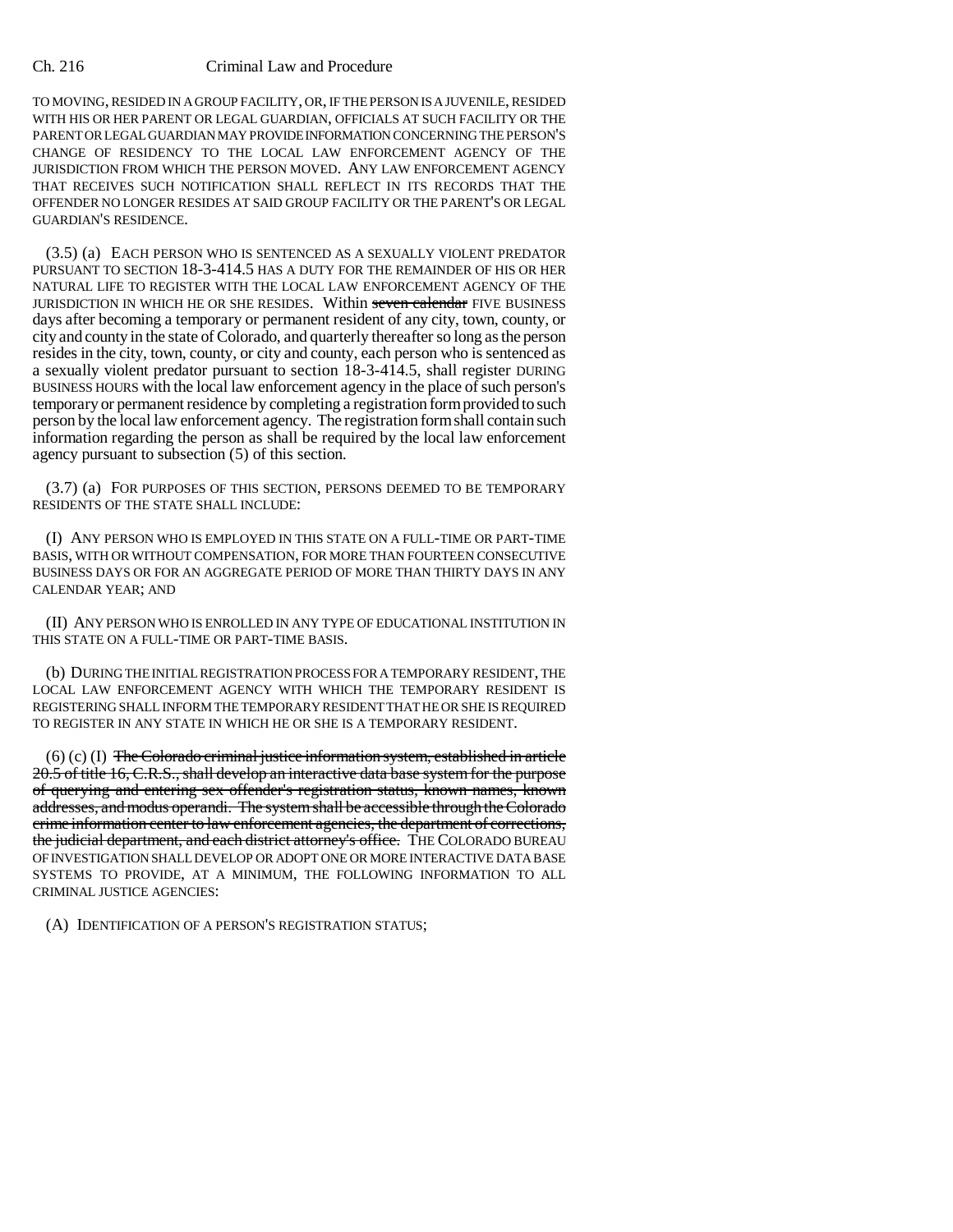(B) IDENTIFICATION OF PERSONS WHO ARE ASSESSED AS SEXUALLY VIOLENT PREDATORS PURSUANT TO SECTION 18-3-414.5;

(C) NOTIFICATION WHEN A PERSON WHO IS REQUIRED TO REGISTER PURSUANT TO SUBSECTION (1) OR (3.5) OF THIS SECTION FAILS TO REGISTER, WHEN A PERSON IS REQUIRED TO REREGISTER AS PROVIDED IN SUBSECTION (3) OR (3.5) OF THIS SECTION, OR WHEN A PERSON REREGISTERS WITH ANOTHER JURISDICTION IN ACCORDANCE WITH THE PROVISIONS OF SUBSECTION (3) OR (3.5) OF THIS SECTION;

(D) SPECIFICATION OF MODUS OPERANDI INFORMATION CONCERNING ANY PERSON WHO IS REQUIRED TO REGISTER PURSUANT TO SUBSECTION (1) OR (3.5) OF THIS SECTION.

(II) At a minimum, the system shall build in cross validation of the offender's known names and known addresses with information maintained by the department of revenue concerning driver's licenses and identification cards issued under article 2 of title 42, C.R.S. Discrepancies between the known names or known addresses listed in the system and the department of revenue shall be reported through the Colorado crime information center to the local law enforcement agency that has jurisdiction over the location of the offender's last-known address.

(III) THE COLORADO INTEGRATED CRIMINAL JUSTICE INFORMATION SYSTEM ESTABLISHED PURSUANT TO ARTICLE 20.5 OF TITLE 16, C.R.S., SHALL BE USED TO FACILITATE THE EXCHANGE OF INFORMATION AMONG AGENCIES AS REQUIRED IN THIS PARAGRAPH (c) WHENEVER PRACTICABLE.

**SECTION 2.** 18-3-412.5 (4) (a), Colorado Revised Statutes, is amended BY THE ADDITION OF A NEW SUBPARAGRAPH to read:

**18-3-412.5. Sex offenders - duty to register - penalties.** (4) (a) Any person who is required to register pursuant to subsection (1) or (3.5) of this section and who commits any of the acts specified in this paragraph (a) commits the offense of failure to register as a sex offender:

(VII) FAILURE TO COMPLETE A CHANGE OF RESIDENCY FORM AND FILE THE FORM WITH THE LOCAL LAW ENFORCEMENT AGENCY OF THE JURISDICTION FROM WHICH THE PERSON MOVES.

**SECTION 3.** 18-3-412.5 (5), Colorado Revised Statutes, is amended BY THE ADDITION OF A NEW PARAGRAPH to read:

**18-3-412.5. Sex offenders - duty to register - penalties.** (5) Each local law enforcement agency in the state of Colorado shall prepare registration forms to be utilized to comply with this section. Such forms shall be used to register persons pursuant to this section. The forms shall provide that the persons required to register pursuant to this section disclose such information as required by the local law enforcement agency. The information required by the local law enforcement agency shall include, but need not be limited to:

(c) FOR ANY PERSON WHO IS A TEMPORARY RESIDENT OF THE STATE, THE PERSON'S ADDRESS IN HIS OR HER STATE OF PERMANENT RESIDENCE AND THE PERSON'S PLACE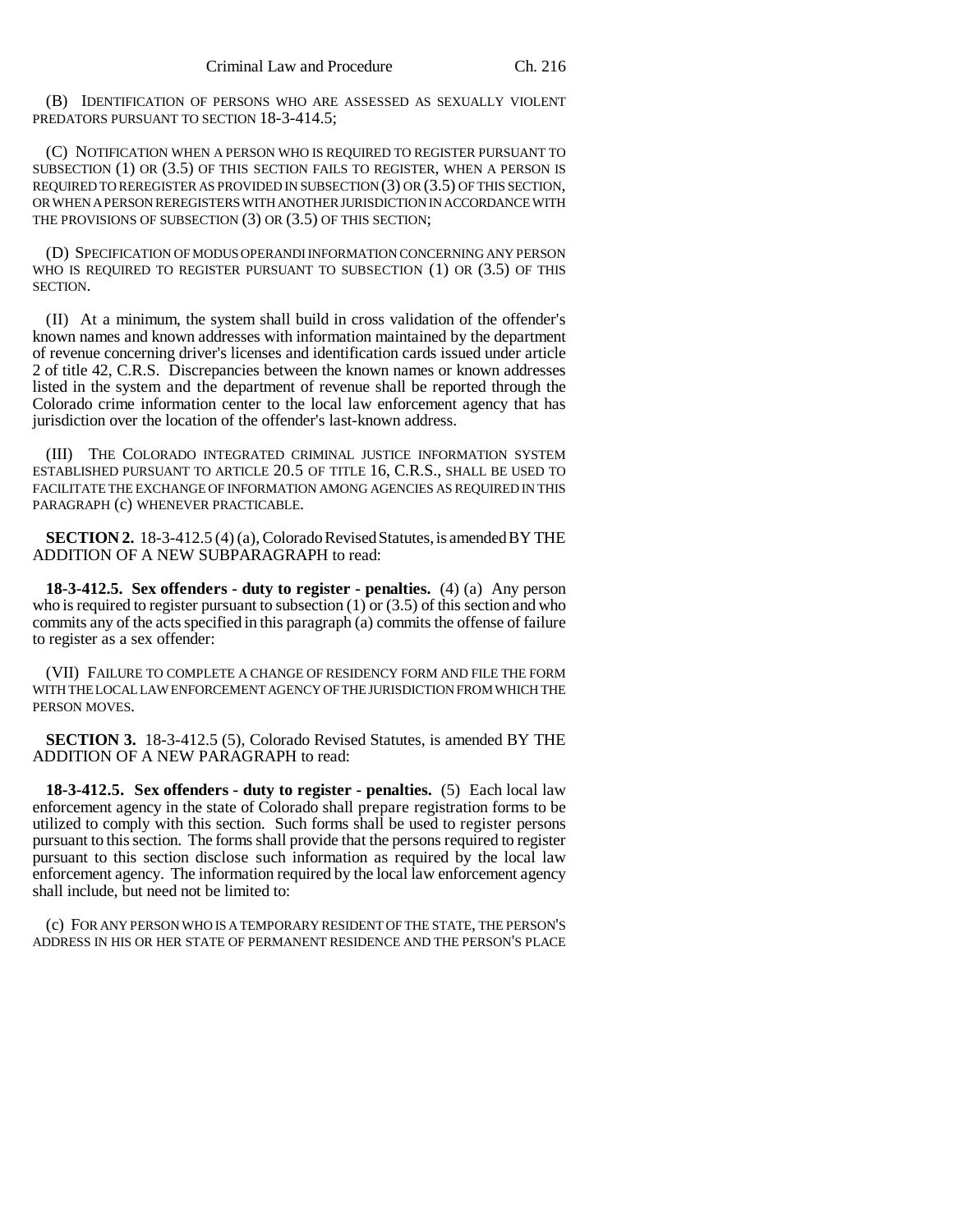OF EMPLOYMENT IN THIS STATE OR THE EDUCATIONAL INSTITUTION IN WHICH HE OR SHE IS ENROLLED IN THIS STATE.

**SECTION 4.** 18-3-412.5 (6), Colorado Revised Statutes, is amended BY THE ADDITION OF A NEW PARAGRAPH to read:

**18-3-412.5. Sex offenders - duty to register - penalties.** (6) (e) THE COLORADO BUREAU OF INVESTIGATION, UPON RECEIPT OF FINGERPRINTS AND CONVICTION DATA CONCERNING A PERSON CONVICTED OF UNLAWFUL SEXUAL BEHAVIOR, SHALL TRANSMIT PROMPTLY SUCH FINGERPRINTS AND CONVICTION DATA TO THE FEDERAL BUREAU OF INVESTIGATION.

**SECTION 5.** 18-3-412.5 (6.5) (d), Colorado Revised Statutes, is amended, and the said 18-3-412.5 (6.5) is further amended BY THE ADDITION OF A NEW PARAGRAPH, to read:

**18-3-412.5. Sex offenders - duty to register - penalties.** (6.5) (d) Information released pursuant to paragraph (b) or (c) of this subsection (6.5),  $\frac{1}{2}$  AT A MINIMUM, SHALL include basic identification information regarding the registrant, including a photograph if readily available, and a history of the convictions resulting in the registrant being required to register pursuant to this section AND ANY OTHER CONVICTIONS THE REGISTRANT MAY HAVE.

(e) ANY INFORMATION RELEASED PURSUANT TO PARAGRAPH (b) OR (c) OF THIS SUBSECTION (6.5) SHALL INCLUDE IN WRITING THE FOLLOWING STATEMENT: THE STATE SEX OFFENDER REGISTRY INCLUDES ONLY THOSE PERSONS WHO HAVE BEEN CONVICTED OF CERTAIN ACTS OF UNLAWFUL SEXUAL BEHAVIOR SINCE JULY 1,1991, AND WHO ARE IN COMPLIANCE WITH THE SEX OFFENDER REGISTRATION LAWS. PERSONS SHOULD NOT RELY SOLELY ON THE SEX OFFENDER REGISTRY AS A SAFEGUARD AGAINST PERPETRATORS OF SEXUAL ASSAULT IN THEIR COMMUNITIES. THE CRIME FOR WHICH A PERSON IS CONVICTED MAY NOT ACCURATELY REFLECT THE LEVEL OF RISK.

**SECTION 6.** The introductory portion to 18-3-412.5 (7) (a), Colorado Revised Statutes, is amended, and the said 18-3-412.5 (7) is further amended BY THE ADDITION OF A NEW PARAGRAPH, to read:

**18-3-412.5. Sex offenders - duty to register - penalties.** (7) (a) EXCEPT AS OTHERWISE PROVIDED IN PARAGRAPH (c) OF THIS SUBSECTION (7), any person required to register pursuant to subsection (1)  $\sigma$  (3.5) of this section may petition the district court for an order that discontinues the requirement for such registration as follows:

(c) ANY PERSON WHO IS SENTENCED AS A SEXUALLY VIOLENT PREDATOR PURSUANT TO SECTION 18-3-414.5 OR ANY ADULT WHO HAS MORE THAN ONE CONVICTION OR ADJUDICATION FOR UNLAWFUL SEXUAL BEHAVIOR IN THIS STATE OR ANY OTHER JURISDICTION SHALL NOT BE ELIGIBLE FOR RELIEF PURSUANT TO THIS SUBSECTION (7), BUT SHALL BE SUBJECT FOR THE REMAINDER OF HIS OR HER NATURAL LIFE TO THE REGISTRATION REQUIREMENTS SPECIFIED IN THIS SECTION OR TO THE COMPARABLE REQUIREMENTS OF ANY OTHER JURISDICTION IN WHICH HE OR SHE MAY RESIDE.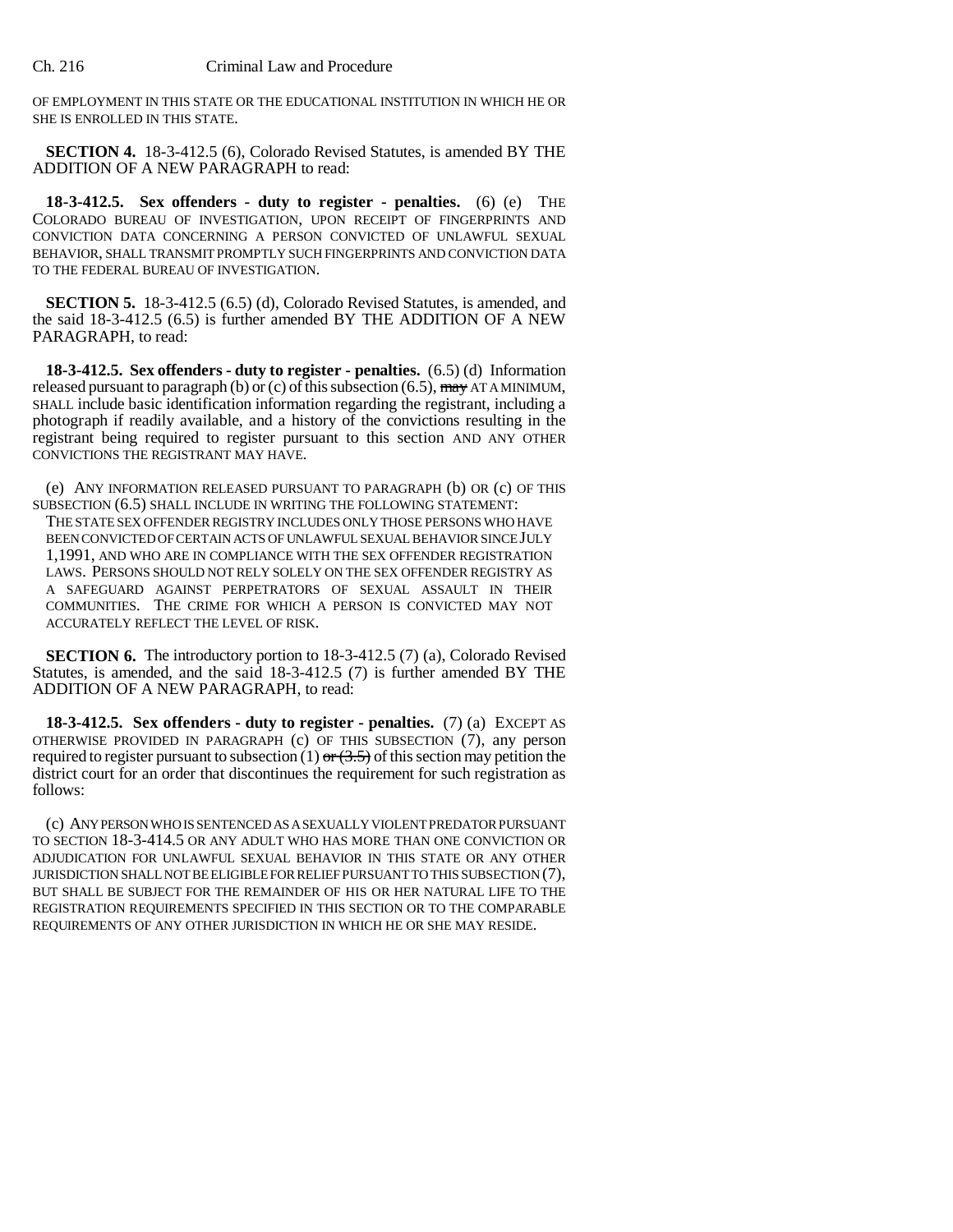**SECTION 7.** Article 7 of title 18, Colorado Revised Statutes, is amended BY THE ADDITION OF A NEW PART to read:

### PART 7 SEXUAL CONDUCT IN PENAL INSTITUTIONS

**18-7-701. Sexual conduct in penal institutions.** (1) AN EMPLOYEE OF A CORRECTIONAL FACILITY OR JAIL WHO ENGAGES IN SEXUAL CONDUCT WITH A PERSON WHO IS IN LAWFUL CUSTODY AND CONFINEMENT IN A CORRECTIONAL FACILITY OPERATED BY OR UNDER CONTRACT WITH THE DEPARTMENT OF CORRECTIONS OR IN A COUNTY OR MUNICIPAL JAIL COMMITS:

(a) A CLASS 6 FELONY IF THE SEXUAL CONDUCT CONSISTS SOLELY OF SEXUAL CONTACT;

(b) A CLASS 5 FELONY IF THE SEXUAL CONDUCT INCLUDES SEXUAL INTRUSION OR SEXUAL PENETRATION.

(2) FOR PURPOSES OF THIS SECTION, "SEXUAL CONDUCT" MEANS SEXUAL CONTACT AS DEFINED IN SECTION 18-3-401 (4), SEXUAL INTRUSION AS DEFINED IN SECTION 18-3-401 (5), OR SEXUAL PENETRATION AS DEFINED IN SECTION 18-3-401 (6). "SEXUAL CONDUCT" DOES NOT INCLUDE ACTS OF AN EMPLOYEE OF A CORRECTIONAL FACILITY OR JAIL OR A PERSON WHO HAS CUSTODY OF ANOTHER PERSON THAT ARE PERFORMED TO CARRY OUT THE NECESSARY DUTIES OF THE EMPLOYEE OR THE PERSON WITH CUSTODY.

**SECTION 8.** 18-3-412.5 (1) (b), Colorado Revised Statutes, is amended BY THE ADDITION OF A NEW SUBPARAGRAPH to read:

**18-3-412.5. Sex offenders - duty to register - penalties.** (1) (b) On and after July 1, 1994, any person who is convicted in the state of Colorado of an offense involving unlawful sexual behavior or for which the factual basis involved an offense involving unlawful sexual behavior as defined in this subsection (1) and any person who has been convicted on and after July 1, 1994, in any other state or jurisdiction of an offense that, if committed in the state of Colorado, would constitute an offense involving unlawful sexual behavior as defined in this subsection (1) or any person who is released from the custody of the department of corrections having completed serving a sentence for an offense involving unlawful sexual behavior or for which the factual basis involved an offense involving unlawful sexual behavior as defined in this subsection (1) shall be required to register in the manner prescribed in subsection (3) of this section. For purposes of this section, "unlawful sexual behavior" means any of the following offenses or criminal attempt, conspiracy, or solicitation to commit any of the following offenses:

(XXIV) ENGAGING IN SEXUAL CONDUCT IN VIOLATION OF SECTION 18-7-701.

**SECTION 9.** 16-11.7-102 (2), Colorado Revised Statutes, is amended to read:

**16-11.7-102. Definitions.** As used in this article, unless the context otherwise requires: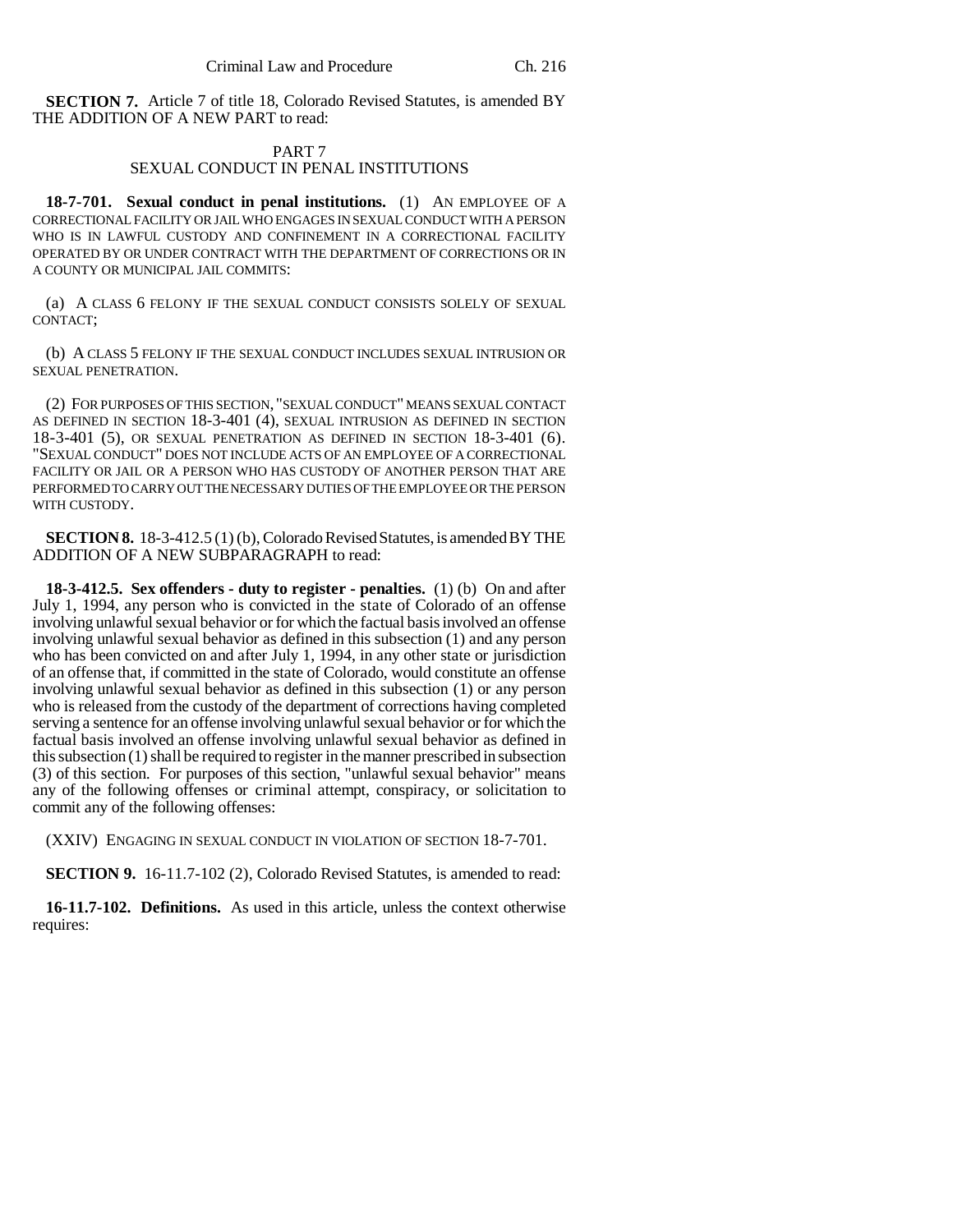(2) (a) "Sex offender" means any person who is:

(I) Convicted in the state of Colorado, on or after January 1, 1994, of any sex offense as defined in subsection (3) of this section; or

(II) CONVICTED IN THE STATE OF COLORADO ON OR AFTER JANUARY 1, 1994, of any criminal offense, if such person has previously been convicted of a sex offense as described in subsection  $(3)$  of this section in the state of Colorado, or if such person has previously been convicted in any other jurisdiction of any offense which THAT would constitute a sex offense as defined in subsection (3) of this section, or if such person has a history of any sex offenses as defined in subsection (3) of this section; OR

(III) CONVICTED IN THE STATE OF COLORADO ON OR AFTER JULY 1, 2000, OF ANY CRIMINAL OFFENSE, THE UNDERLYING FACTUAL BASIS OF WHICH INVOLVES A SEX OFFENSE; OR

(IV) ADJUDICATED AS A JUVENILE OR WHO RECEIVES A DEFERRED ADJUDICATION ON OR AFTER JULY 1, 2002, FOR AN OFFENSE THAT WOULD CONSTITUTE A SEX OFFENSE IF COMMITTED BY AN ADULT OR FOR ANY OFFENSE, THE UNDERLYING FACTUAL BASIS OF WHICH INVOLVES A SEX OFFENSE.

(b) For purposes of this subsection (2), any person who receives a deferred judgment or deferred sentence for the offenses specified in this subsection (2) is deemed convicted.

**SECTION 10.** 16-11.7-103, Colorado Revised Statutes, is amended BY THE ADDITION OF A NEW SUBSECTION to read:

**16-11.7-103. Sex offender management board - creation - duties - repeal.** (1.5) (a) NOTWITHSTANDING THE PROVISIONS OF SUBSECTION (1) OF THIS SECTION, EFFECTIVE JULY 1, 2000, THE MEMBERSHIP OF THE SEX OFFENDER MANAGEMENT BOARD SHALL BE INCREASED TO TWENTY-ONE MEMBERS BY THE ADDITION OF THE FOLLOWING MEMBERS:

(I) ONE MEMBER, IN ADDITION TO THOSE APPOINTED PURSUANT TO PARAGRAPH (f) OF SUBSECTION (1) OF THIS SECTION, APPOINTED BY THE EXECUTIVE DIRECTOR OF THE DEPARTMENT OF PUBLIC SAFETY WHO IS A LICENSED MENTAL HEALTH PROFESSIONAL WITH RECOGNIZABLE EXPERTISE IN THE TREATMENT OF JUVENILE SEX OFFENDERS;

(II) ONE MEMBER, IN ADDITION TO THOSE APPOINTED PURSUANT TO PARAGRAPH (k) OF SUBSECTION (1) OF THIS SECTION, APPOINTED BY THE EXECUTIVE DIRECTOR OF THE DEPARTMENT OF PUBLIC SAFETY WHO IS A RECOGNIZED EXPERT IN THE FIELD OF SEX ABUSE AND WHO CAN REPRESENT SEX ABUSE VICTIMS AND VICTIMS' RIGHTS ORGANIZATIONS;

(III) ONE MEMBER, APPOINTED BY THE EXECUTIVE DIRECTOR OF THE DEPARTMENT OF HUMAN SERVICES, WHO REPRESENTS THE DIVISION OF YOUTH CORRECTIONS WITHIN THE DEPARTMENT OF HUMAN SERVICES;

(IV) ONE MEMBER, APPOINTED BY THE COMMISSIONER OF EDUCATION, WHO HAS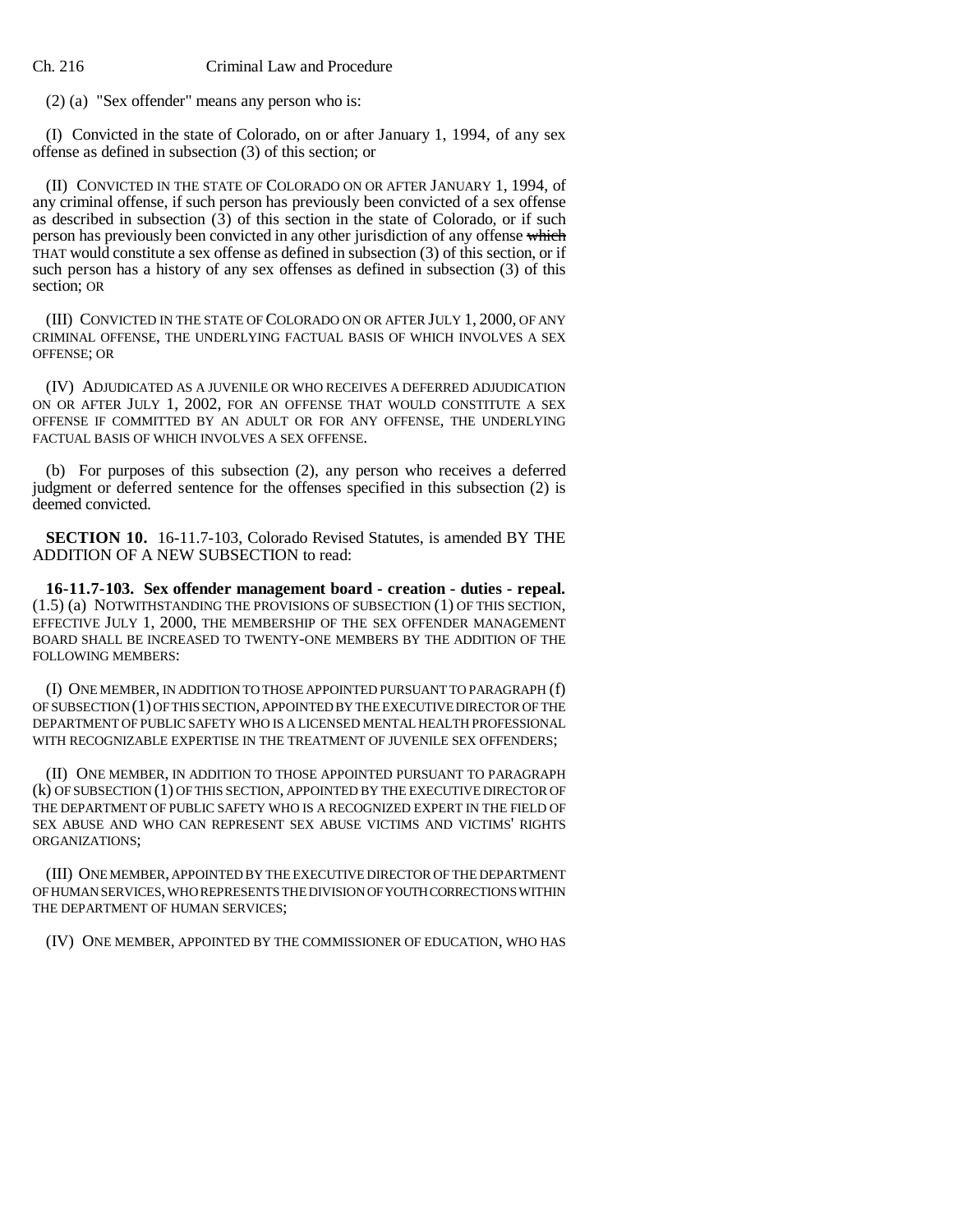EXPERIENCE DEALING WITH JUVENILE SEX OFFENDERS IN THE PUBLIC SCHOOL SYSTEM;

(V) ONE MEMBER, APPOINTED BY THE CHIEF JUSTICE OF THE SUPREME COURT, WHO IS A JUVENILE MAGISTRATE WITH EXPERTISE IN DEALING WITH JUVENILE SEX OFFENDERS; AND

(VI) ONE MEMBER, APPOINTED BY THE EXECUTIVE DIRECTOR OF THE DEPARTMENT OF HUMAN SERVICES, WHO IS A PROVIDER OF OUT-OF-HOME PLACEMENT SERVICES AND WHO HAS EXPERTISE IN PROVIDING SERVICES TO JUVENILE SEX OFFENDERS.

(b) THE MEMBER APPOINTED ON OR AFTER JULY 1,2000, PURSUANT TO PARAGRAPH (c) OF SUBSECTION (1) OF THIS SECTION SHALL HAVE EXPERTISE IN CHILD WELFARE AND CASE MANAGEMENT.

(c) MEMBERS APPOINTED ON OR AFTER JULY 1, 2000, PURSUANT TO PARAGRAPHS (a), (i), AND (j) OF SUBSECTION (1) OF THIS SECTION, IN ADDITION TO THE REQUIREMENTS SPECIFIED IN SAID PARAGRAPHS, SHALL HAVE EXPERTISE IN DEALING WITH JUVENILE SEX OFFENDERS.

(d) OF THE MEMBERS APPOINTED PURSUANT TO PARAGRAPH (f) OF SUBSECTION (1) OF THIS SECTION ON OR AFTER JULY 1, 2000, TWO SHALL HAVE EXPERTISE IN DEALING WITH ADULT SEX OFFENDERS AND ONE SHALL HAVE EXPERTISE IN DEALING WITH JUVENILE SEX OFFENDERS.

(e) NOTWITHSTANDING THE PROVISIONS OF PARAGRAPH (g) OF SUBSECTION (1) OF THIS SECTION, THE MEMBER APPOINTED ON OR AFTER JULY 1, 2000, PURSUANT TO SAID PARAGRAPH SHALL BE APPOINTED BY THE EXECUTIVE DIRECTOR OF THE COLORADO DISTRICT ATTORNEYS COUNCIL, SHALL REPRESENT THE INTERESTS OF PROSECUTING ATTORNEYS, AND SHALL HAVE EXPERTISE IN DEALING WITH ADULT AND JUVENILE SEX OFFENDERS.

**SECTION 11.** 16-11.7-103 (3), Colorado Revised Statutes, is amended BY THE ADDITION OF A NEW PARAGRAPH to read:

**16-11.7-103. Sex offender management board - creation - duties - repeal.** (3) (c) (I) THE MEMBERS OF THE BOARD WHO ARE THE FIRST PERSONS APPOINTED PURSUANT TO SUBPARAGRAPHS (I),(II), AND (III) OF PARAGRAPH (a) OF SUBSECTION (1.5) OF THIS SECTION SHALL EACH SERVE A TERM OF THREE YEARS. SUBSEQUENT MEMBERS APPOINTED PURSUANT TO SAID PARAGRAPHS SHALL SERVE TERMS OF FOUR YEARS. SUCH MEMBERS SHALL SERVE WITHOUT COMPENSATION.

(II) EACH MEMBER OF THE BOARD WHO IS APPOINTED PURSUANT TO SUBPARAGRAPH (IV), (V), OR (VI) OF PARAGRAPH (a) OF SUBSECTION (1.5) OF THIS SECTION SHALL SERVE A TERM OF FOUR YEARS. SUCH MEMBERS SHALL SERVE WITHOUT COMPENSATION.

**SECTION 12.** 16-11.7-103 (4), Colorado Revised Statutes, is amended BY THE ADDITION OF THE FOLLOWING NEW PARAGRAPHS to read:

**16-11.7-103. Sex offender management board - creation - duties - repeal.** (4) The board shall carry out the following duties: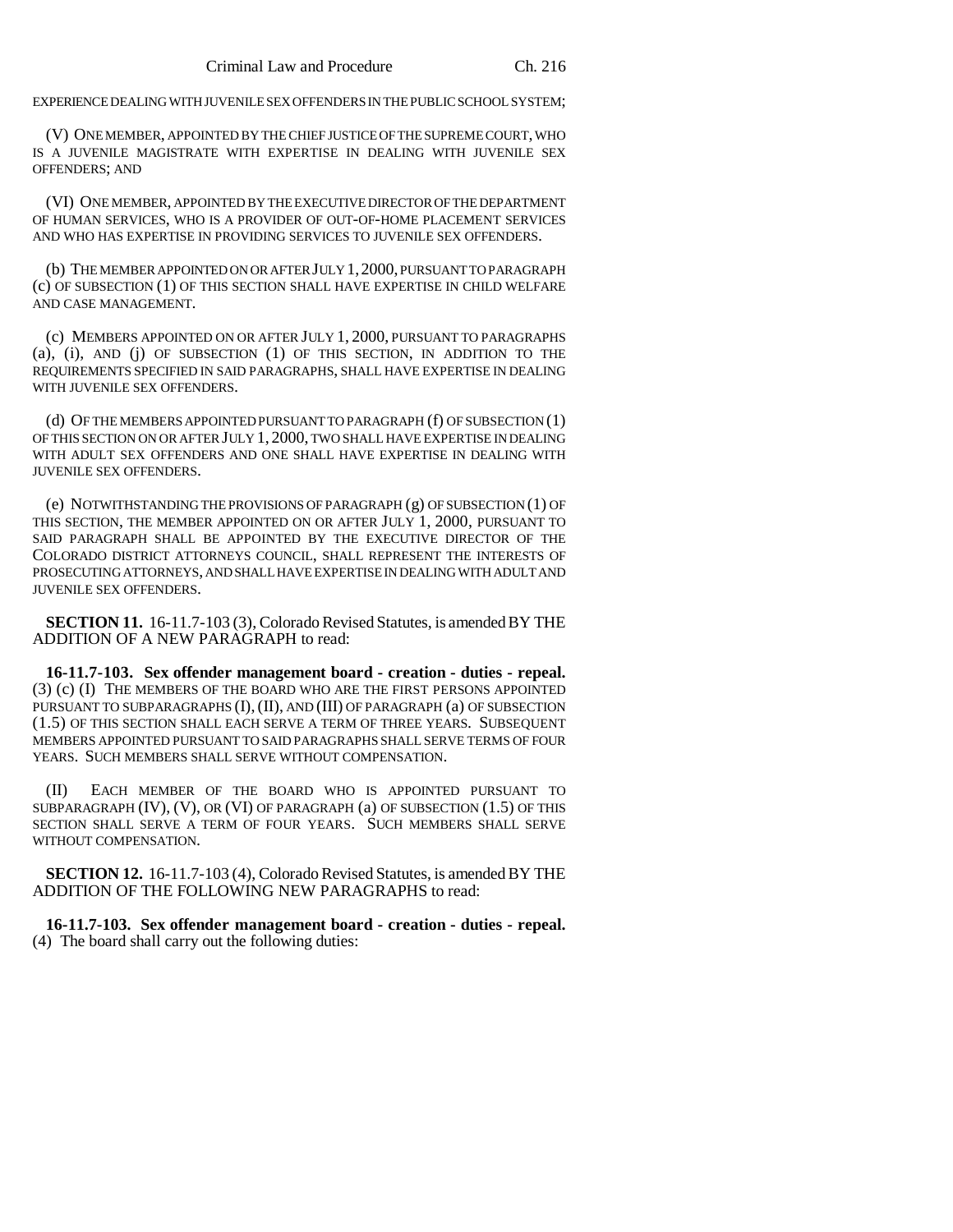(f) PRIOR TO JULY 1, 2002, THE BOARD SHALL DEVELOP AND PRESCRIBE A STANDARDIZED PROCEDURE FOR THE EVALUATION AND IDENTIFICATION OF JUVENILE SEX OFFENDERS. SUCH PROCEDURE SHALL PROVIDE FOR AN EVALUATION AND IDENTIFICATION OF THE JUVENILE OFFENDER AND RECOMMEND BEHAVIOR MANAGEMENT, MONITORING, TREATMENT, AND COMPLIANCE BASED UPON THE KNOWLEDGE THAT ALL UNLAWFUL SEXUAL BEHAVIOR POSES A RISK TO THE COMMUNITY. THE BOARD SHALL DEVELOP AND IMPLEMENT METHODS OF INTERVENTION FOR JUVENILE SEX OFFENDERS THAT HAVE AS A PRIORITY THE PHYSICAL AND PSYCHOLOGICAL SAFETY OF VICTIMS AND POTENTIAL VICTIMS AND THAT ARE APPROPRIATE TO THE NEEDS OF THE PARTICULAR JUVENILE OFFENDER, SO LONG AS THERE IS NO REDUCTION OF THE SAFETY OF VICTIMS AND POTENTIAL VICTIMS.

(g) PRIOR TO JULY 1, 2002, THE BOARD SHALL DEVELOP AND IMPLEMENT GUIDELINES AND STANDARDS FOR A SYSTEM OF PROGRAMS FOR THE TREATMENT OF JUVENILE SEX OFFENDERS THAT MAY BE UTILIZED FOR JUVENILE OFFENDERS WHO ARE PLACED ON PROBATION, COMMITTED TO THE DEPARTMENT OF HUMAN SERVICES, PLACED ON PAROLE, OR PLACED IN OUT-OF-HOME PLACEMENT. THE PROGRAMS DEVELOPED PURSUANT TO THIS PARAGRAPH (g) SHALL BE AS FLEXIBLE AS POSSIBLE SO THAT SUCH PROGRAMS MAY BE UTILIZED BY EACH JUVENILE OFFENDER TO PREVENT HIM OR HER FROM HARMING VICTIMS AND POTENTIAL VICTIMS. SUCH PROGRAMS SHALL BE STRUCTURED TO PROVIDE A CONTINUING MONITORING PROCESS AS WELL AS A CONTINUUM OF TREATMENT PROGRAMS FOR EACH JUVENILE OFFENDER AS HE OR SHE PROCEEDS THROUGH THE JUVENILE JUSTICE SYSTEM AND MAY INCLUDE, BUT SHALL NOT BE LIMITED TO, GROUP COUNSELING, INDIVIDUAL COUNSELING, OUTPATIENT TREATMENT, INPATIENT TREATMENT, OR TREATMENT IN A THERAPEUTIC COMMUNITY. SUCH PROGRAMS SHALL BE DEVELOPED IN SUCH A MANNER THAT, TO THE EXTENT POSSIBLE, THE PROGRAMS MAY BE ACCESSED BY ALL JUVENILE OFFENDERS IN THE JUVENILE JUSTICE SYSTEM.

(h) PRIOR TO JULY 1,2003, THE BOARD SHALL DEVELOP AND IMPLEMENT A SYSTEM BY WHICH PROGRESS AND SUCCESS IN TREATMENT OF JUVENILE SEX OFFENDERS MAY BE MEASURED.

(i) THE BOARD SHALL RESEARCH AND ANALYZE THE EFFECTIVENESS OF THE EVALUATION, IDENTIFICATION, AND TREATMENT PROCEDURES AND PROGRAMS DEVELOPED PURSUANT TO THIS ARTICLE FOR JUVENILE SEX OFFENDERS. THE BOARD SHALL ALSO DEVELOP AND PRESCRIBE A SYSTEM FOR IMPLEMENTATION OF THE GUIDELINES AND STANDARDS DEVELOPED PURSUANT TO PARAGRAPH (f) OF THIS SUBSECTION (4) AND FOR TRACKING JUVENILE SEX OFFENDERS WHO HAVE BEEN SUBJECTED TO EVALUATION, IDENTIFICATION, AND TREATMENT PURSUANT TO THIS ARTICLE. IN ADDITION, THE BOARD SHALL DEVELOP A SYSTEM FOR MONITORING OFFENDER BEHAVIORS AND OFFENDER ADHERENCE TO PRESCRIBED BEHAVIORAL CHANGES. THE RESULTS OF SUCH TRACKING AND BEHAVIORAL MONITORING SHALL BE A PART OF ANY ANALYSIS MADE PURSUANT TO THIS PARAGRAPH (i).

**SECTION 13.** 18-21-103, Colorado Revised Statutes, is amended BY THE ADDITION OF A NEW SUBSECTION to read:

**18-21-103. Source of revenues - allocation of moneys.** (1.5) ON AND AFTER JULY 1, 2000, EACH JUVENILE WHO IS ADJUDICATED FOR COMMISSION OF AN OFFENSE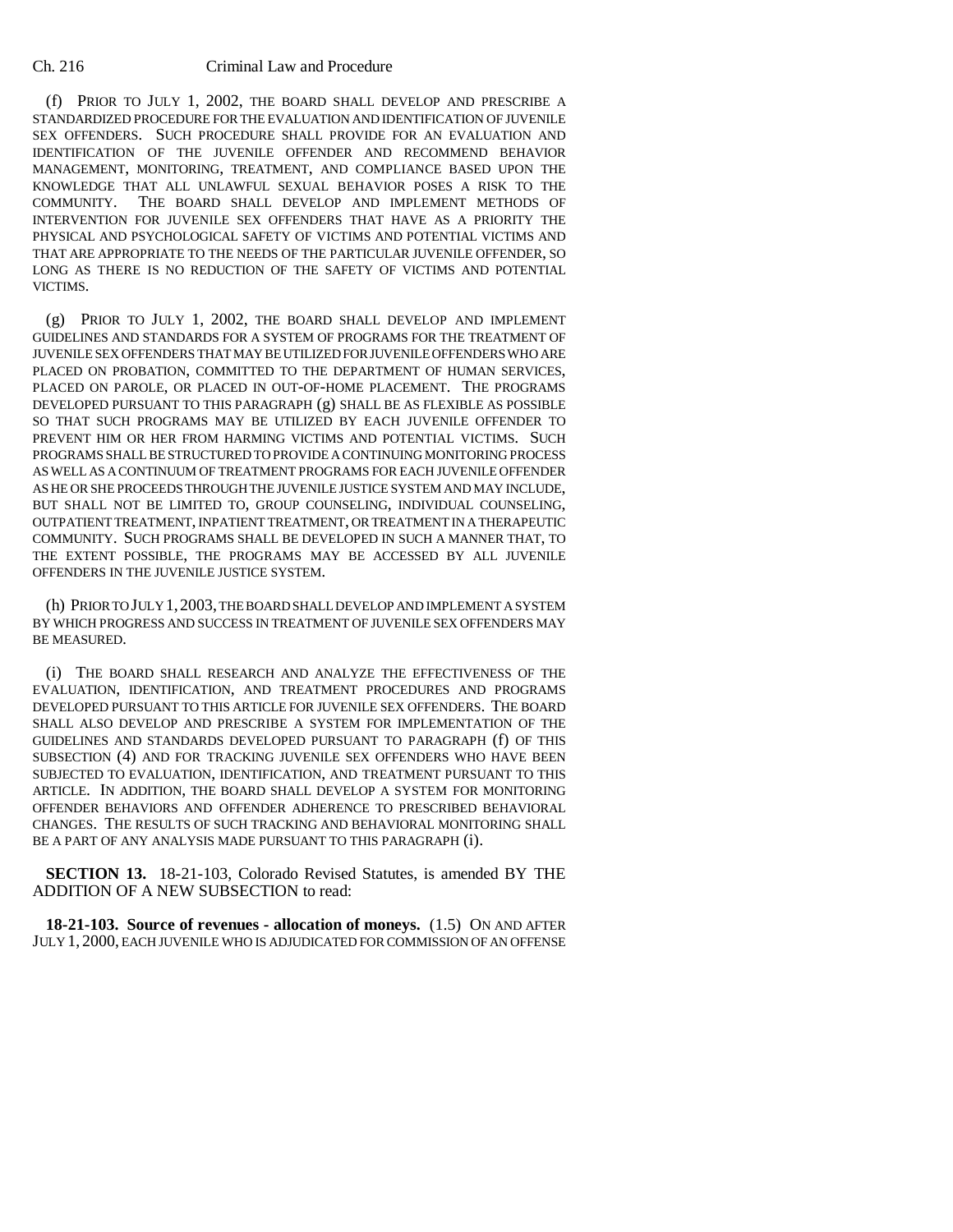THAT WOULD CONSTITUTE A SEX OFFENSE IF COMMITTED BY AN ADULT OR WHO RECEIVES FOR SUCH OFFENSE A DEFERRED ADJUDICATION SHALL BE REQUIRED TO PAY A SURCHARGE TO THE CLERK OF THE COURT IN WHICH THE ADJUDICATION OCCURS OR IN WHICH THE DEFERRED ADJUDICATION IS ENTERED. THE AMOUNT OF SUCH SURCHARGE SHALL BE HALF THE AMOUNT THAT WOULD HAVE BEEN ASSESSED AGAINST AN ADULT OFFENDER PURSUANT TO SUBSECTION (1) OF THIS SECTION FOR COMMISSION OF THE OFFENSE.

**SECTION 14.** 19-2-907, Colorado Revised Statutes, is amended BY THE ADDITION OF A NEW SUBSECTION to read:

**19-2-907. Sentencing schedule - options.** (6) ON AND AFTER JULY 1, 2000, EACH JUVENILE WHO IS ADJUDICATED FOR COMMISSION OF AN OFFENSE THAT WOULD CONSTITUTE A SEX OFFENSE IF COMMITTED BY AN ADULT OR WHO RECEIVES FOR SUCH OFFENSE A DEFERRED ADJUDICATION SHALL BE REQUIRED TO PAY A SURCHARGE TO THE SEX OFFENDER SURCHARGE FUND, AS PROVIDED IN SECTION 18-21-103, C.R.S.; EXCEPT THAT THE JUDGE MAY WAIVE PAYMENT OF ALL OR ANY PORTION OF SUCH SURCHARGE AS PROVIDED IN SECTION 18-21-103 (4), C.R.S.

**SECTION 15.** 16-13-904 (1) (b), Colorado Revised Statutes, is amended to read:

**16-13-904. Sex offender management board - duties.** (1) On or before November 1, 1999, the management board, in collaboration with the department of corrections, the judicial department, and the parole board, shall establish:

(b) Criteria to be applied by a local law enforcement agency in determining whether WHEN to carry out a community notification;

**SECTION 16.** 16-13-906, Colorado Revised Statutes, is amended BY THE ADDITION OF A NEW SUBSECTION to read:

**16-13-906. Division of criminal justice - technical assistance team.** (3) THE MEMBERS OF THE SEX OFFENDER MANAGEMENT BOARD COMMUNITY NOTIFICATION TECHNICAL ASSISTANCE TEAM AND THE MEMBERS OF ANY LOCAL COMMUNITY NOTIFICATION TEAM SHALL NOT BE LIABLE FOR ANY ACT OR OMISSION COMMITTED IN CARRYING OUT COMMUNITY NOTIFICATION SO LONG AS THE ACT OR OMISSION IS NOT GROSSLY NEGLIGENT OR COMMITTED WILLFULLY AND WANTONLY.

**SECTION 17.** Part 9 of article 2 of title 19, Colorado Revised Statutes, is amended BY THE ADDITION OF THE FOLLOWING NEW SECTIONS to read:

**19-2-924.5. Juveniles committed to department of human services - genetic testing.** (1) (a) ANY JUVENILE WHO IS COMMITTED TO THE DEPARTMENT OF HUMAN SERVICES FOLLOWING ADJUDICATION FOR AN OFFENSE INVOLVING UNLAWFUL SEXUAL BEHAVIOR, AS DEFINED IN SECTION 18-3-412.5 (1) (b), C.R.S., OR FOR WHICH THE UNDERLYING FACTUAL BASIS INVOLVED AN OFFENSE INVOLVING UNLAWFUL SEXUAL BEHAVIOR, SHALL SUBMIT TO AND PAY FOR A CHEMICAL TESTING OF THE JUVENILE'S BLOOD TO DETERMINE THE GENETIC MARKERS THEREOF.

(b) COLLECTION OF THE BLOOD SAMPLE SHALL OCCUR AS SOON AS POSSIBLE AFTER BEING COMMITTED TO THE DEPARTMENT OF HUMAN SERVICES, AND THE RESULTS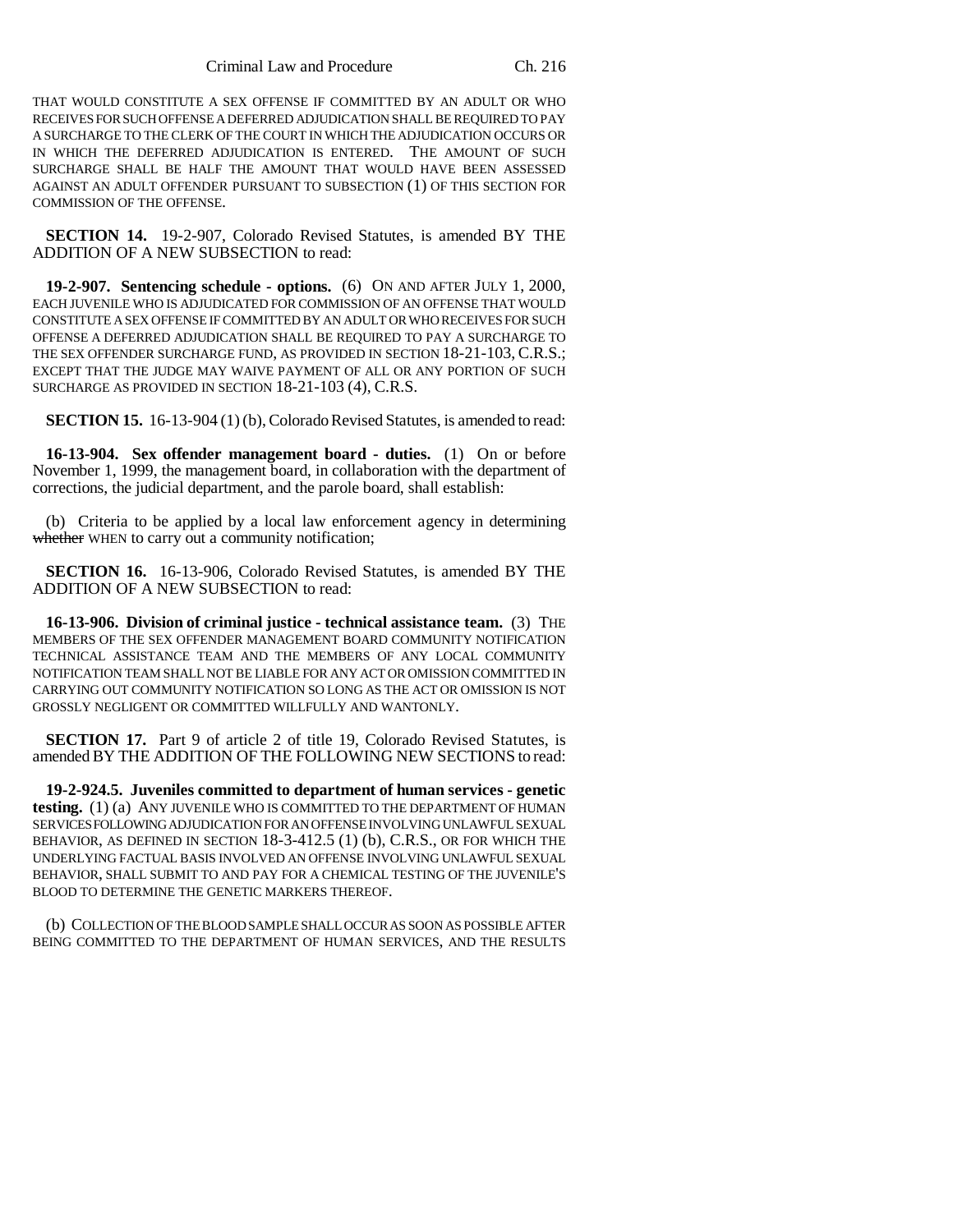THEREOF SHALL BE FILED WITH AND MAINTAINED BY THE COLORADO BUREAU OF INVESTIGATION. THE RESULTS OF SUCH TESTS SHALL BE FURNISHED TO ANY LAW ENFORCEMENT AGENCY UPON REQUEST.

(2) THE DEPARTMENT OF HUMAN SERVICES OR ITS DESIGNEE OR CONTRACTOR MAY USE REASONABLE FORCE TO OBTAIN BLOOD SAMPLES IN ACCORDANCE WITH SUBSECTION (1) OF THIS SECTION.

(3) ANY MONEYS RECEIVED FROM JUVENILES PURSUANT TO PARAGRAPH (a) OF SUBSECTION (1) OF THIS SECTION SHALL BE DEPOSITED IN THE SEX OFFENDER IDENTIFICATION FUND CREATED IN SECTION 24-33.5-415.5, C.R.S.

(4) THE COLORADO BUREAU OF INVESTIGATION IS DIRECTED TO CONDUCT THE CHEMICAL TESTING OF THE BLOOD OBTAINED PURSUANT TO THIS SECTION.

**19-2-925.5. Genetic testing.** (1) (a) AS A CONDITION OF PROBATION OR SUPERVISION, ANY JUVENILE WHO IS ADJUDICATED OR RECEIVES A DEFERRED ADJUDICATION FOR AN OFFENSE INVOLVING UNLAWFUL SEXUAL BEHAVIOR, AS DEFINED IN SECTION 18-3-412.5 (1) (b), C.R.S., OR FOR WHICH THE UNDERLYING FACTUAL BASIS INVOLVED AN OFFENSE INVOLVING UNLAWFUL SEXUAL BEHAVIOR, SHALL SUBMIT TO AND PAY FOR A CHEMICAL TESTING OF THE JUVENILE'S BLOOD TO DETERMINE THE GENETIC MARKERS THEREOF.

(b) COLLECTION OF THE BLOOD SAMPLE SHALL OCCUR AS SOON AS POSSIBLE AFTER BEING PLACED ON PROBATION OR UNDER SUPERVISION, AND THE RESULTS THEREOF SHALL BE FILED WITH AND MAINTAINED BY THE COLORADO BUREAU OF INVESTIGATION. THE RESULTS OF SUCH TESTS SHALL BE FURNISHED TO ANY LAW ENFORCEMENT AGENCY UPON REQUEST.

(2) THE JUDICIAL DEPARTMENT OR ITS DESIGNEE OR CONTRACTOR MAY USE REASONABLE FORCE TO OBTAIN BLOOD SAMPLES IN ACCORDANCE WITH SUBSECTION (1) OF THIS SECTION. IN ADDITION, THE REFUSAL TO COMPLY WITH SAID SUBSECTION (1) MAY BE GROUNDS FOR REVOCATION OF PROBATION.

(3) ANY MONEYS RECEIVED FROM JUVENILES PURSUANT TO PARAGRAPH (a) OF SUBSECTION (1) OF THIS SECTION SHALL BE DEPOSITED IN THE SEX OFFENDER IDENTIFICATION FUND CREATED IN SECTION 24-33.5-415.5, C.R.S.

(4) THE COLORADO BUREAU OF INVESTIGATION IS DIRECTED TO CONDUCT THE CHEMICAL TESTING OF THE BLOOD OBTAINED PURSUANT TO THIS SECTION.

**SECTION 18.** 16-11-311, Colorado Revised Statutes, is amended BY THE ADDITION OF A NEW SUBSECTION to read:

**16-11-311. Sentences - youthful offenders - legislative declaration - powers and duties of district court - authorization for youthful offender system powers and duties of department of corrections - repeal.** (11.5) (a) (I) ANY JUVENILE WHO IS SENTENCED TO THE YOUTHFUL OFFENDER SYSTEM FOLLOWING CONVICTION OF AN OFFENSE INVOLVING UNLAWFUL SEXUAL BEHAVIOR, AS DEFINED IN SECTION 18-3-412.5 (1) (b), C.R.S., OR FOR WHICH THE UNDERLYING FACTUAL BASIS INVOLVED AN OFFENSE INVOLVING UNLAWFUL SEXUAL BEHAVIOR, SHALL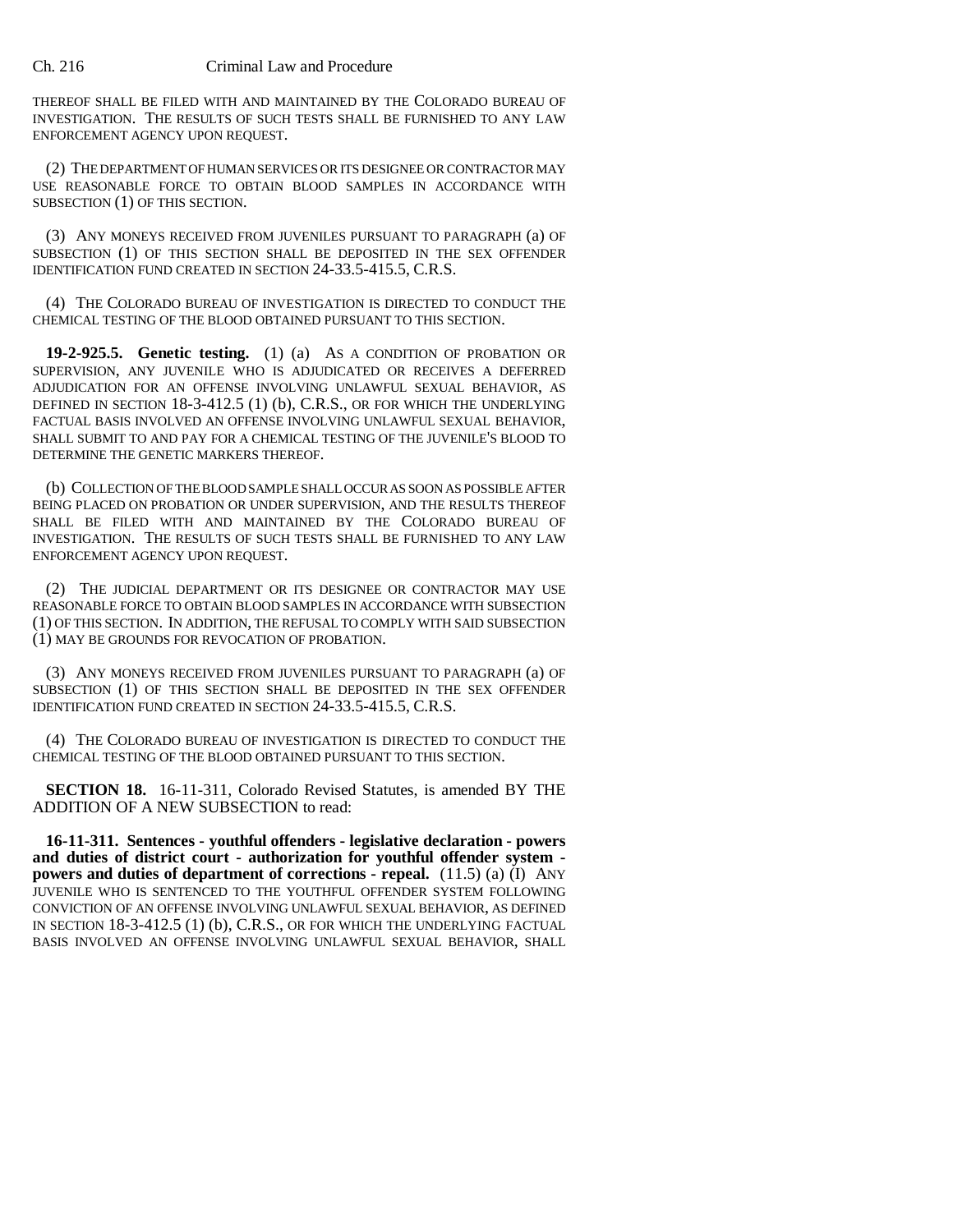SUBMIT TO AND PAY FOR A CHEMICAL TESTING OF THE JUVENILE'S BLOOD TO DETERMINE THE GENETIC MARKERS THEREOF.

(II) COLLECTION OF THE BLOOD SAMPLE SHALL OCCUR AS SOON AS POSSIBLE AFTER BEING SENTENCED TO THE YOUTHFUL OFFENDER SYSTEM, AND THE RESULTS THEREOF SHALL BE FILED WITH AND MAINTAINED BY THE COLORADO BUREAU OF INVESTIGATION. THE RESULTS OF SUCH TESTS SHALL BE FURNISHED TO ANY LAW ENFORCEMENT AGENCY UPON REQUEST.

(b) THE DEPARTMENT OF CORRECTIONS OR ITS DESIGNEE OR CONTRACTOR MAY USE REASONABLE FORCE TO OBTAIN BLOOD SAMPLES IN ACCORDANCE WITH PARAGRAPH  $(a)$  OF THIS SUBSECTION  $(11.5)$ .

(c) ANY MONEYS RECEIVED FROM JUVENILES PURSUANT TO PARAGRAPH (a) OF THIS SUBSECTION (11.5) SHALL BE DEPOSITED IN THE SEX OFFENDER IDENTIFICATION FUND CREATED IN SECTION 24-33.5-415.5, C.R.S.

(d) THE COLORADO BUREAU OF INVESTIGATION IS DIRECTED TO CONDUCT THE CHEMICAL TESTING OF THE BLOOD OBTAINED PURSUANT TO THIS SUBSECTION (11.5).

**SECTION 19.** 24-33.5-415.5, Colorado Revised Statutes, is amended to read:

**24-33.5-415.5. Sex offender identification - fund.** There is hereby created in the state treasury the sex offender identification fund, referred to in this section as the "fund". Moneys in the fund shall consist of payments for genetic testing received from offenders pursuant to sections  $16-11-104$ , and  $16-11-204.3$  (1) (a), AND 16-11-311,C.R.S., AND SECTIONS 19-2-924.5 AND 19-2-925.5,C.R.S. The fund shall also include any additional moneys that may be appropriated thereto by the general assembly to fund the costs incurred in genetic testing of sex offenders. Subject to annual appropriations by the general assembly, the executive director and the state court administrator are authorized to expend moneys in the fund to pay for genetic testing of offenders pursuant to sections  $16-11-104$ , and  $16-11-204.3$  (1) (a), AND 16-11-311,C.R.S., AND SECTIONS 19-2-924.5 AND 19-2-925.5,C.R.S. At the end of any fiscal year, all unexpended and unencumbered moneys in the fund shall remain therein and shall not be credited or transferred to the general fund or any other fund.

**SECTION 20.** 24-33.5-412 (1) (k), Colorado Revised Statutes, is amended to read:

**24-33.5-412. Functions of bureau - legislative review.** (1) The bureau has the following authority:

(k) To carry out the duties described in section 18-3-412.5, C.R.S., INCLUDING BUT NOT LIMITED TO PROMPTLY TRANSMITTING TO THE FEDERAL BUREAU OF INVESTIGATION UPON RECEIPT ANY FINGERPRINTS AND CONVICTION DATA CONCERNING A PERSON CONVICTED OF UNLAWFUL SEXUAL BEHAVIOR, AS DEFINED IN SECTION 18-3-412.5 (1) (b), C.R.S.;

**SECTION 21.** 16-11.7-106, Colorado Revised Statutes, is amended to read:

**16-11.7-106. Sex offender treatment - contracts with providers.** (1) The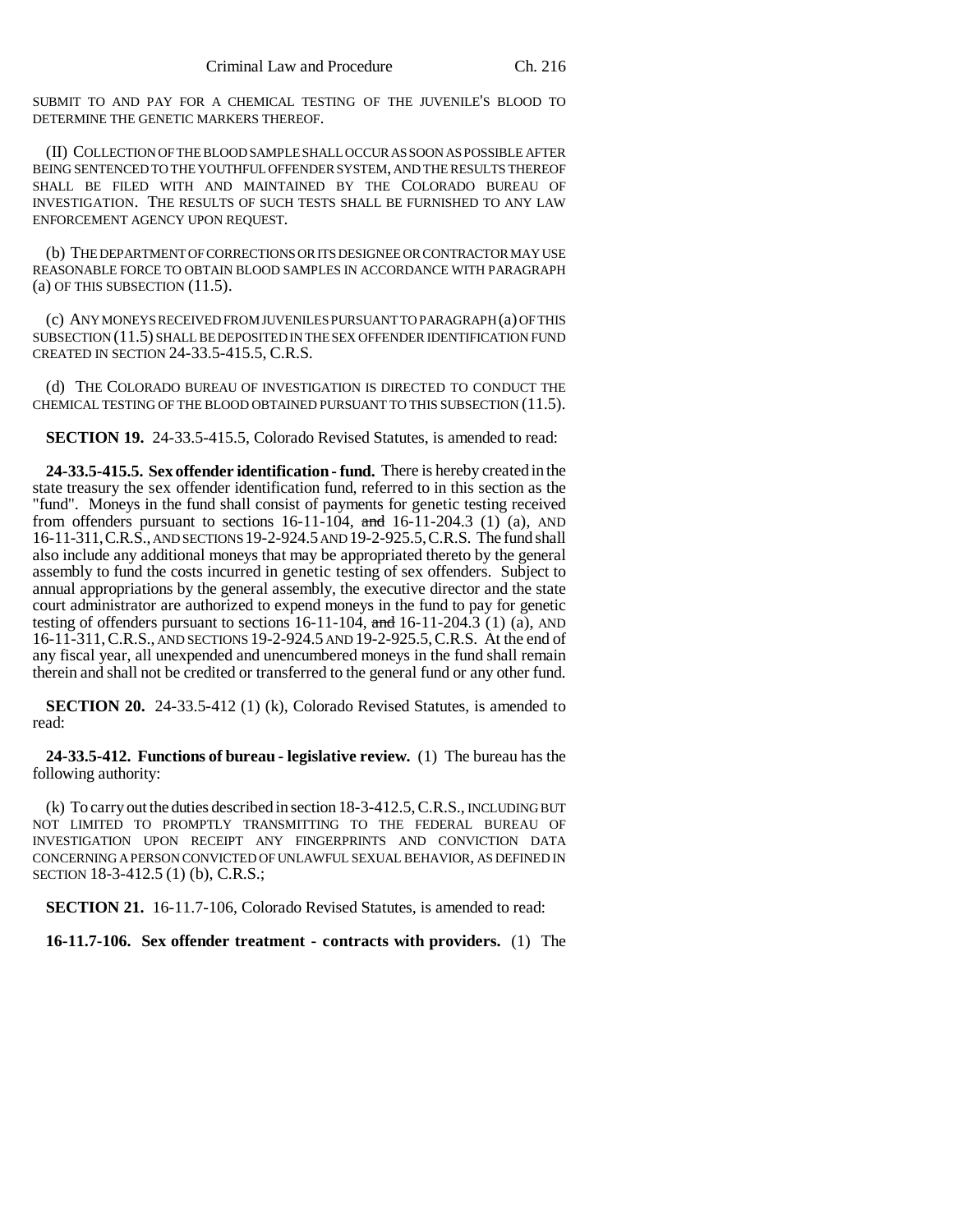department of corrections, the judicial department, the division of criminal justice of the department of public safety, or the department of human services shall not employ or contract with and shall not allow a sex offender to employ or contract with any individual or entity to provide sex offender evaluation or treatment services pursuant to this article unless the sex offender evaluation or treatment services to be provided by such individual or entity conforms with the standards developed pursuant to section 16-11.7-103 (4) (b).

(2) THE BOARD SHALL REQUIRE ANY PERSON WHO APPLIES FOR PLACEMENT ON THE LIST OF PERSONS WHO MAY PROVIDE SEX OFFENDER TREATMENT SERVICES PURSUANT TO THIS ARTICLE TO SUBMIT A COMPLETE SET OF HIS OR HER FINGERPRINTS. THE BOARD SHALL FORWARD ANY SUCH FINGERPRINTS RECEIVED PURSUANT TO THIS SUBSECTION (2) TO THE COLORADO BUREAU OF INVESTIGATION FOR USE IN CONDUCTING A STATE CRIMINAL HISTORY RECORD CHECK AND FOR TRANSMITTAL TO THE FEDERAL BUREAU OF INVESTIGATION FOR A NATIONAL CRIMINAL HISTORY RECORD CHECK. THE BOARD SHALL USE THE INFORMATION OBTAINED FROM THE STATE AND NATIONAL CRIMINAL HISTORY RECORD CHECK IN DETERMINING WHETHER TO PLACE THE PERSON ON THE APPROVED PROVIDER LIST.

**SECTION 22. Appropriation - adjustment in 2000 long bill.** (1) In addition to any other appropriation, there is hereby appropriated, out of any moneys in the general fund not otherwise appropriated, for the fiscal year beginning July 1, 2000, the sum of three hundred sixty-six thousand four hundred seventy-six dollars (\$366,476) and 2.0 FTE, or so much thereof as may be necessary, for the implementation of this act. Of such sum, four thousand six hundred twenty dollars (\$4,620), or so much thereof as may be necessary, is appropriated to the judicial department for allocation to probation and related services; two hundred thirty-three thousand nine hundred eighty-four dollars (\$233,984) and 0.3 FTE, or so much thereof as may be necessary, is appropriated to the department of public safety, for allocation to the Colorado bureau of investigation; and one hundred twenty-seven thousand eight hundred seventy-two dollars (\$127,872) and 1.7 FTE, or so much thereof as may be necessary, is appropriated to the department of public safety, for allocation to the division of criminal justice.

(2) For the implementation of this act, appropriations made in the annual general appropriations act for the fiscal year beginning July 1, 2000, shall be adjusted as follows:

(a) The general fund appropriation to the capital construction fund outlined in section 3  $(1)$  (f) is reduced by three hundred sixty-six thousand four hundred seventy-six dollars (\$366,476).

(b) The capital construction fund exempt appropriation to the department of transportation, construction projects, is reduced by three hundred sixty-six thousand four hundred seventy-six dollars (\$366,476).

(3) Notwithstanding the provisions of subsections (1) and (2) of this section, if House Bill 00-1166 is enacted at the second regular session of the sixty-second general assembly, the amount allocated to the Colorado bureau of investigation pursuant to subsection (1) of this section shall be reduced by one hundred forty-eight thousand dollars (\$148,000), resulting in an allocation of eighty-five thousand nine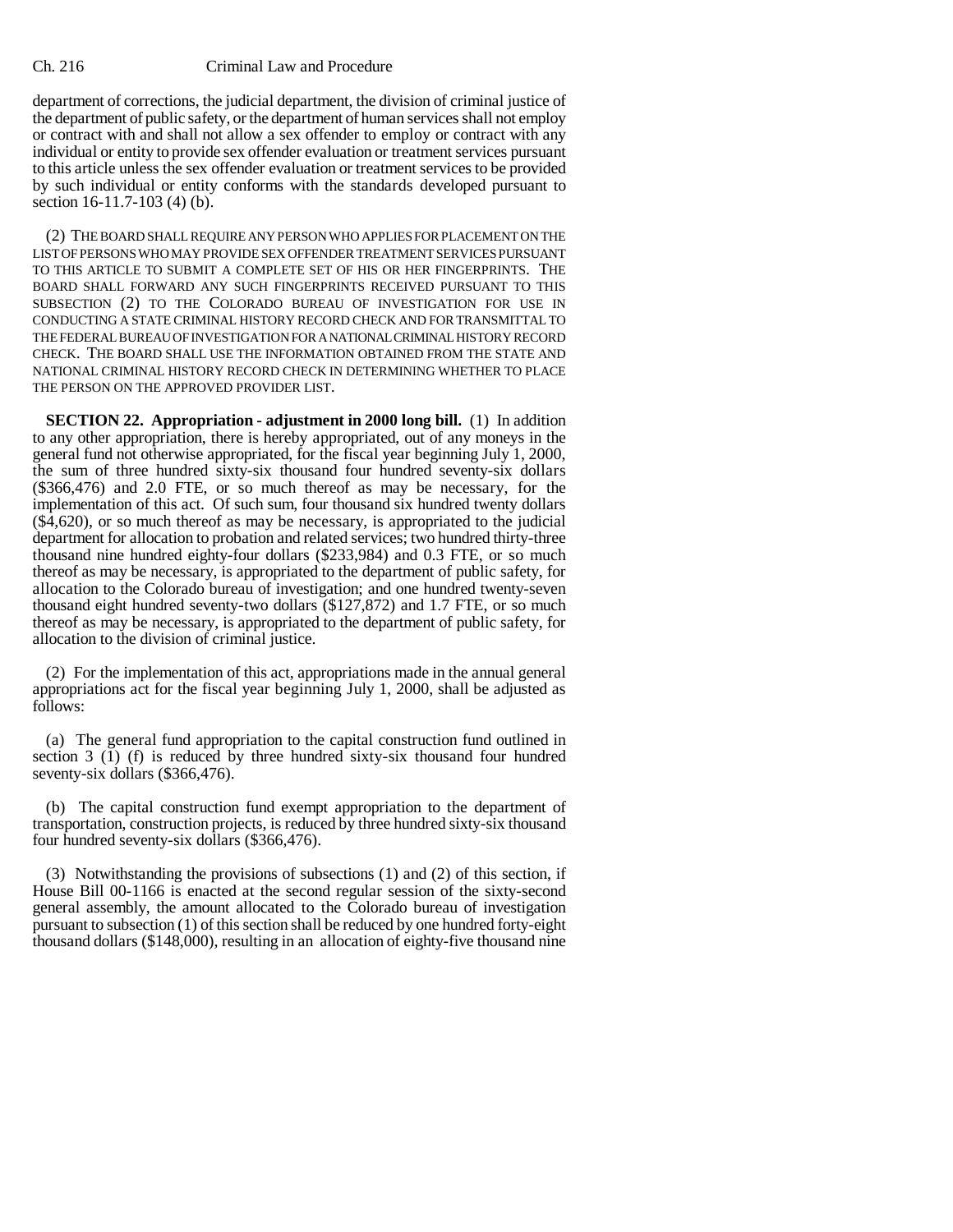Criminal Law and Procedure Ch. 216

hundred eighty-four dollars (\$85,984) to the Colorado bureau of investigation. Further, there shall be a corresponding reduction of one hundred forty-eight thousand dollars (\$148,000) in the total amount appropriated pursuant to subsection (1) of this section and the adjustments to the general appropriations act made pursuant to subsection (2) of this section, resulting in a total appropriation of two hundred eighteen thousand four hundred seventy-six dollars (\$218,476) and an adjustment of two hundred eighteen thousand four hundred seventy-six dollars (\$218,476).

**SECTION 23.** Part 1 of article 1 of title 17, Colorado Revised Statutes, is amended BY THE ADDITION OF A NEW SECTION to read:

**17-1-131. Appropriation to comply with section 2-2-703.** (1) PURSUANT TO SECTION 2-2-703,C.R.S., THE FOLLOWING STATUTORY APPROPRIATIONS, OR SO MUCH THEREOF AS MAY BE NECESSARY, ARE MADE IN ORDER TO IMPLEMENT HB 00-1317, ENACTED AT THE SECOND REGULAR SESSION OF THE SIXTY-SECOND GENERAL ASSEMBLY:

(a) FOR THE FISCAL YEAR BEGINNING JULY 1, 2000, IN ADDITION TO ANY OTHER APPROPRIATION, THERE IS HEREBY APPROPRIATED FROM THE CAPITAL CONSTRUCTION FUND CREATED IN SECTION 24-75-302, C.R.S., TO THE CORRECTIONS EXPANSION RESERVE FUND CREATED IN SECTION 17-1-116, THE SUM OF SIXTY-NINE THOUSAND FOUR HUNDRED SIXTY-SEVEN DOLLARS (\$69,467).

(b) FOR THE FISCAL YEAR BEGINNING JULY 1, 2001, IN ADDITION TO ANY OTHER APPROPRIATION, THERE IS HEREBY APPROPRIATED TO THE DEPARTMENT OF CORRECTIONS, OUT OF ANY MONEYS IN THE GENERAL FUND NOT OTHERWISE APPROPRIATED, THE SUM OF TWENTY-SIX THOUSAND TWO HUNDRED THIRTY-EIGHT DOLLARS (\$26,238).

(c) FOR THE FISCAL YEAR BEGINNING JULY 1, 2002, IN ADDITION TO ANY OTHER APPROPRIATION, THERE IS HEREBY APPROPRIATED TO THE DEPARTMENT OF CORRECTIONS, OUT OF ANY MONEYS IN THE GENERAL FUND NOT OTHERWISE APPROPRIATED, THE SUM OF TWENTY-SIX THOUSAND TWO HUNDRED THIRTY-EIGHT DOLLARS (\$26,238).

(d) FOR THE FISCAL YEARS BEGINNING JULY 1, 2003, AND JULY 1, 2004, THE GENERAL ASSEMBLY HAS DETERMINED THAT HB 00-1317 CAN BE IMPLEMENTED WITHIN EXISTING APPROPRIATIONS, AND THEREFORE NO SEPARATE APPROPRIATION OF STATE MONEY IS NECESSARY TO CARRY OUT THE PURPOSES OF HB 00-1317.

**SECTION 24.** 24-75-302 (2) (m), Colorado Revised Statutes, is amended to read:

**24-75-302. Capital construction fund - capital assessment fees - calculation.** (2) As of July 1, 1988, and July 1 of each year thereafter through July 1, 2002, a sum as specified in this subsection (2) shall accrue to the capital construction fund. The state treasurer and the controller shall transfer such sum out of the general fund and into the capital construction fund as moneys become available in the general fund during the fiscal year beginning on said July 1. Transfers between funds pursuant to this subsection (2) shall not be deemed to be appropriations subject to the limitations of section 24-75-201.1. The amount which shall accrue pursuant to this subsection (2) shall be as follows: